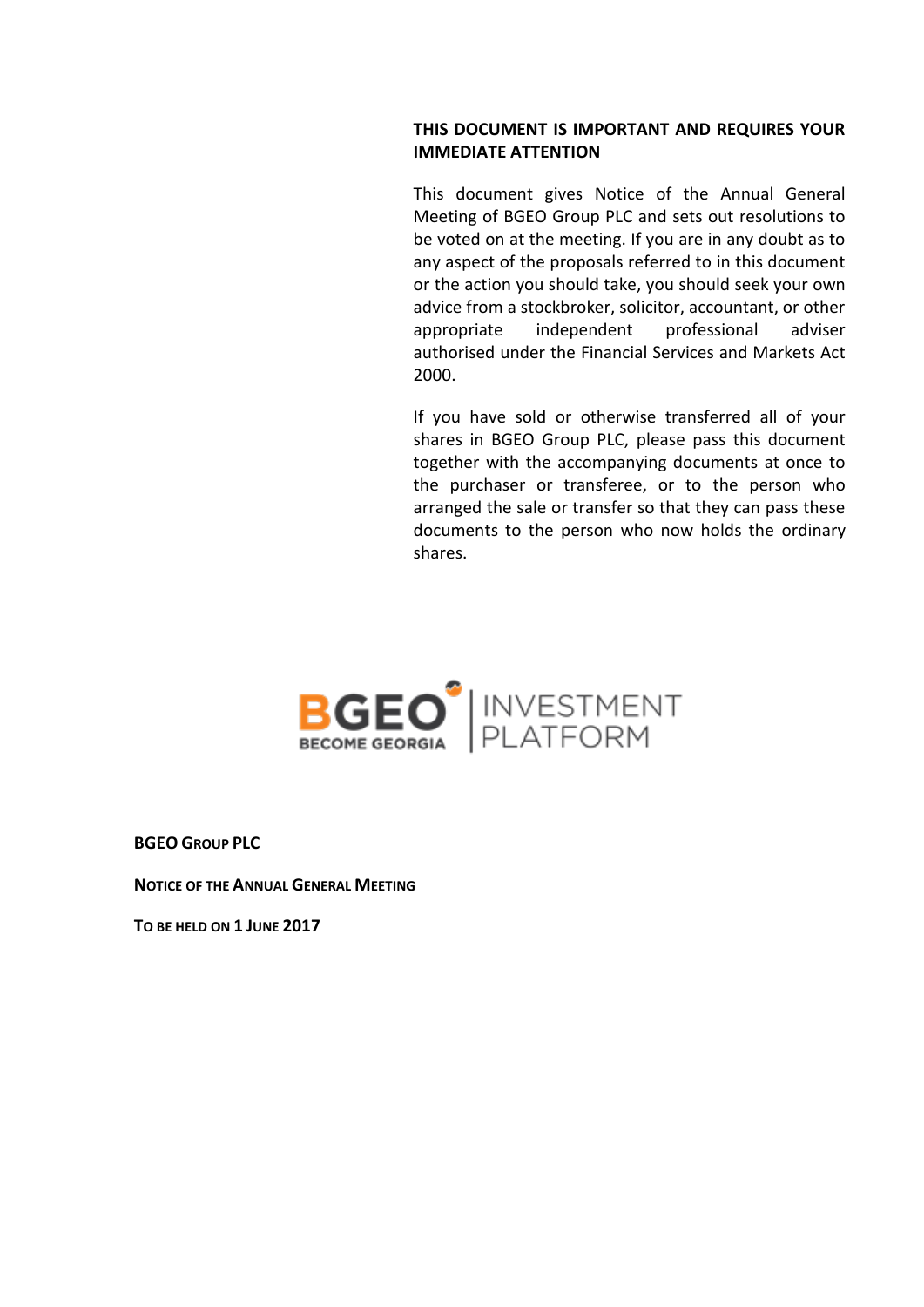## **BGEO Group PLC**

84 Brook Street London W1K 5EH United Kingdom

Registered in England and Wales No: 07811410

2 May 2017

#### **LETTER FROM THE CHAIRMAN**



Dear Shareholder,

I am pleased to be writing to you, on behalf of the Board of Directors, with details of the Annual General Meeting (**AGM**) of BGEO Group PLC (the **Company**) which will be held at Baker & McKenzie LLP, 100 New Bridge Street, London EC4V 6JA on Thursday, 1 June 2017 at 12:00 noon (London time). The doors will open at 11:30 am (London time) and light refreshments will be served before the meeting.

The formal notice of the AGM is set out on pages 4 to 7 of this document. Explanatory notes on the business of this year's AGM and the notice appear on pages 8 to 18 of this document.

The AGM is one of the key ways we communicate with you, our shareholders. It is an important opportunity for you to express your views by attending, raising questions and voting at the AGM, and the Board of Directors (the **Board**) encourages you to do so.

At this AGM, the Board is seeking approval of the new Directors' Remuneration Policy, which can be found in full in the Company's Annual Report and Accounts on pages 100 to 106.

#### **Voting at the AGM**

If you will not be attending, you may complete the Form of Proxy and return it in the envelope provided to Computershare Investor Services PLC, The Pavilions, Bridgwater Road, Bristol BS99 6ZY as soon as possible. Alternatively, you can vote online at www.investorcentre.co.uk/eproxy using the Control Number, your unique PIN and Shareholder Reference Number (SRN) printed on your Form of Proxy. The return of the Form of Proxy by post or registering your vote online will not prevent you from attending the AGM and voting in person should you so wish.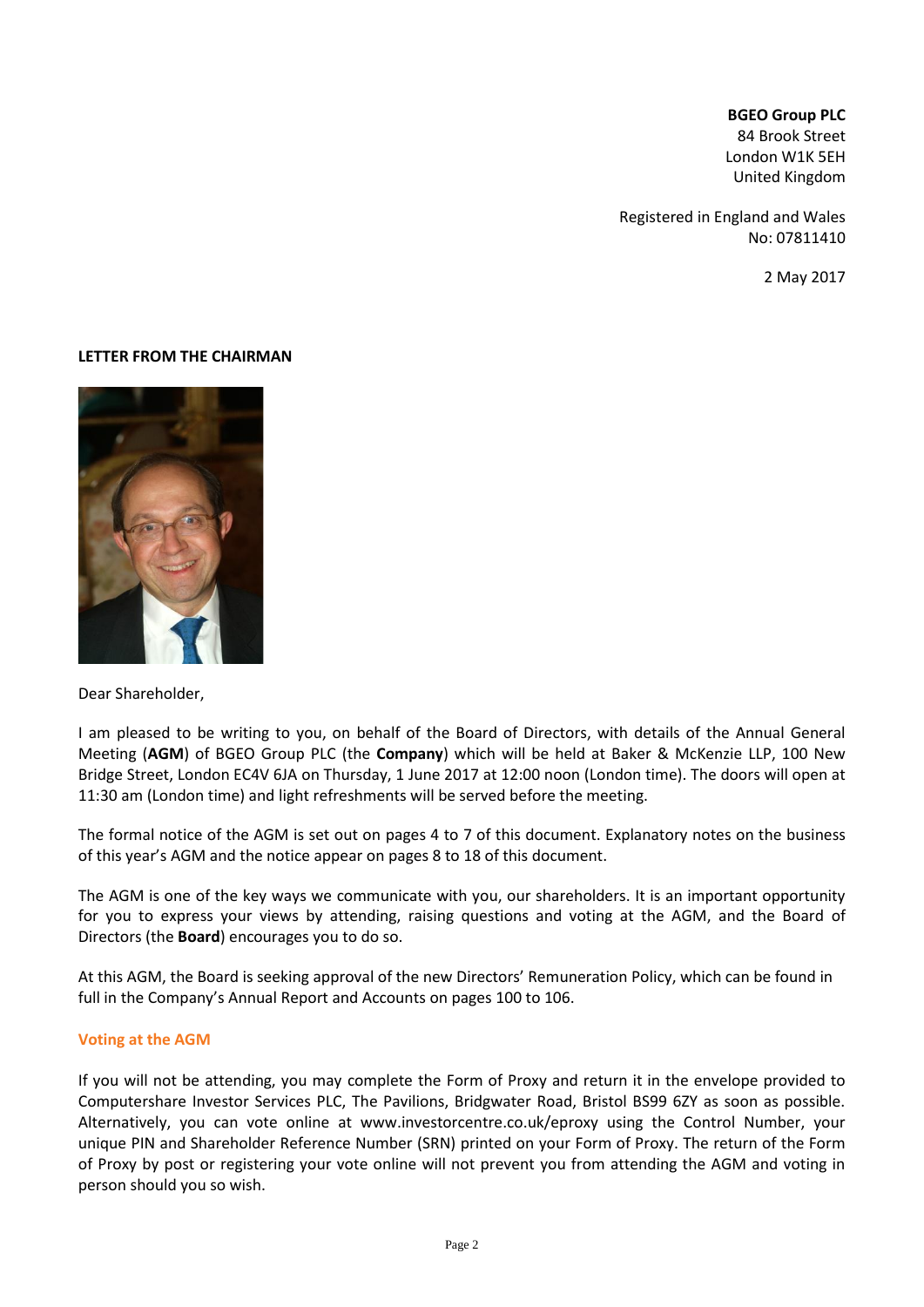To be valid, the Form of Proxy or online voting instruction must be received by Computershare no later than 12:00 noon (London time) on 30 May 2017. CREST members may choose to use the CREST electronic proxy appointment service in accordance with the procedures set out in note 5 on page 17.

The results of the poll vote at the AGM will be released to the market via the Regulatory News Service of the London Stock Exchange and published on the Company's website as soon as practicable after the conclusion of the AGM.

#### **Recommendation**

The Board believes that all of the proposals set out in this Notice of AGM are in the best interests of shareholders as a whole and the Company and unanimously recommends that you vote in favour of all the resolutions, as the Directors intend to do in respect of their own beneficial holdings of ordinary shares in the Company of £0.01 each (each an **Ordinary Share**).

Yours faithfully,

Neil Janin Non-Executive Chairman BGEO Group PLC 2 May 2017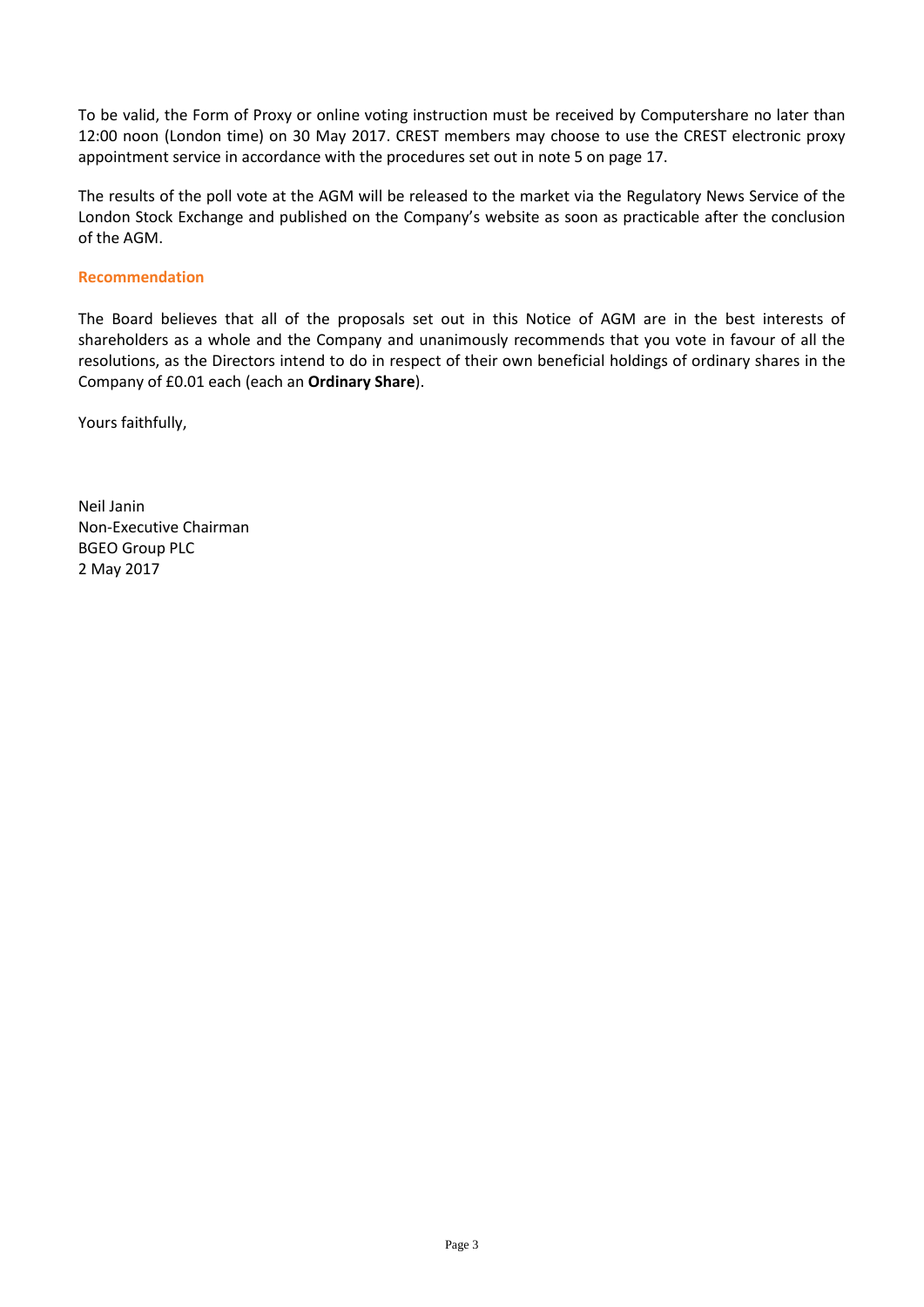## **NOTICE OF ANNUAL GENERAL MEETING**

This year's AGM will be held at the offices of Baker & McKenzie LLP, 100 New Bridge Street, London EC4V 6JA on Thursday, 1 June 2017 at 12:00 noon (London time). You will be asked to consider, and if thought fit, pass the resolutions below. Resolutions 1 to 15 are proposed as ordinary resolutions and resolutions 16, 17 and 18 are proposed as special resolutions. Resolutions 4, and 14 to 18, are proposed as special business.

# **Ordinary Resolutions**

## **1. Annual Report and Accounts**

To receive and adopt the Company's Annual Report and Accounts, which include the Directors' Report and Auditors' Report, for the financial year ended 31 December 2016.

## **2. Dividend**

To declare a final dividend as recommended by the Board of the Company for the financial year ended 31 December 2016 of GEL 2.6 per Ordinary Share payable on 7 July 2017 to those shareholders on the register at the close of business on 23 June 2017.

## **3. Directors Remuneration Report**

To receive and approve the Directors' Remuneration Report, as set out on pages 98 to 113 (excluding the Remuneration Policy on pages 100 to 106) of the Annual Report and Accounts for the financial year ended 31 December 2016.

## **4. Directors Remuneration Policy**

To approve the Director's Remuneration Policy in the form set out on pages 100 to 106 of the Annual Report and Accounts for the financial year ended 31 December 2016, to take effect from the conclusion of this AGM.

## **Re-election of Directors**

- **5.** To re-elect Neil Janin, as a Non-Executive Director of the Company.
- **6.** To re-elect Irakli Gilauri, as an Executive Director of the Company.
- **7.** To re-elect David Morrison, as a Non-Executive Director of the Company.
- **8.** To re-elect Alasdair Breach, as a Non-Executive Director of the Company.
- **9.** To re-elect Kim Bradley, as a Non-Executive Director of the Company.
- **10.** To re-elect Tamaz Georgadze, as a Non-Executive Director of the Company.
- **11.** To re-elect Hanna Loikkanen, as a Non-Executive Director of the Company.

## **12. Auditor Re-appointment**

To re-appoint Ernst & Young LLP as Auditor to the Company (the **Auditor**) from the date of the passing of this resolution and expiring at the conclusion of the Company's AGM in 2018.

## **13. Auditor Remuneration**

To authorise the Board to set the remuneration of the Auditor.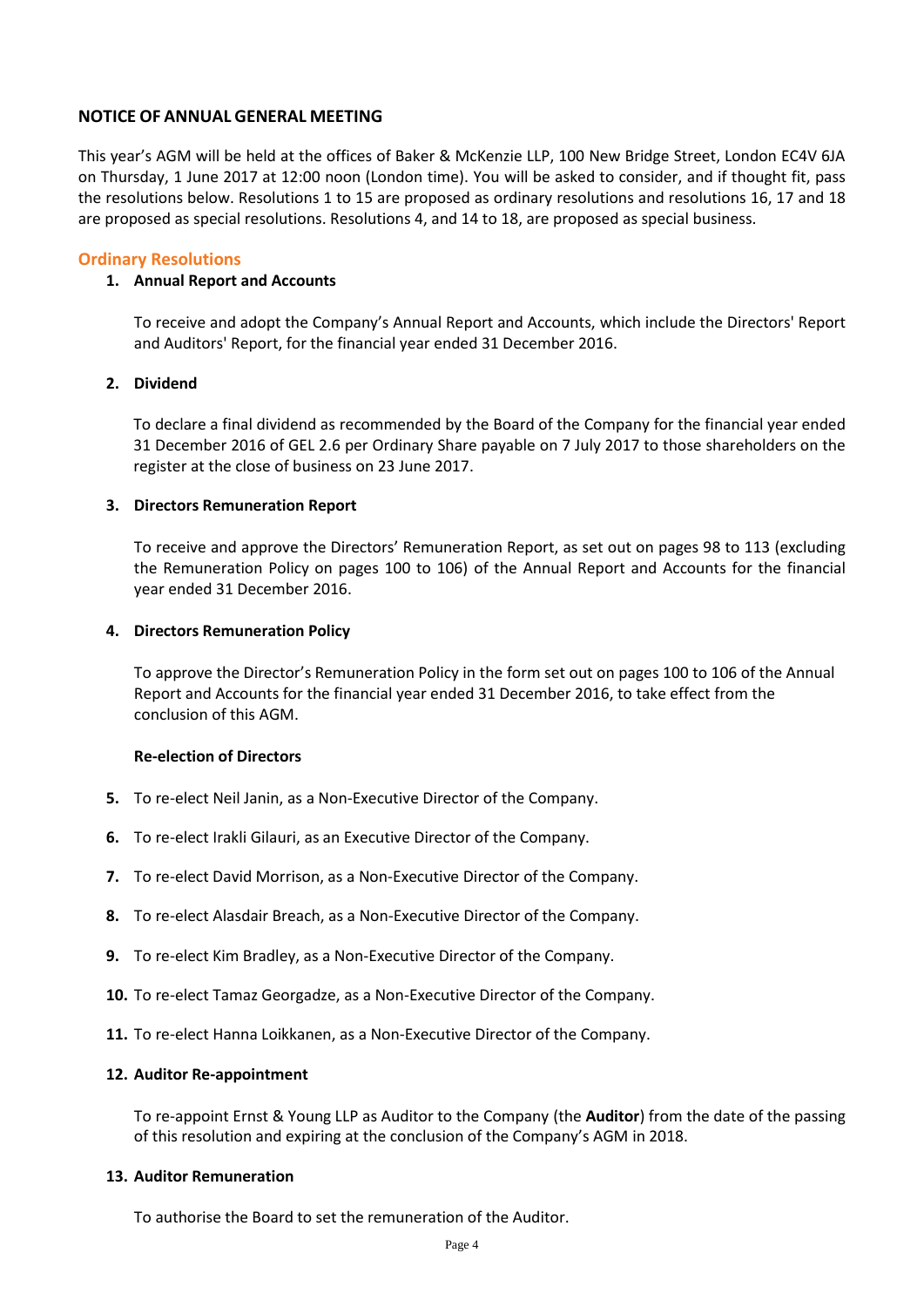## **14. Political Donations**

THAT, in accordance with section 366 and 367 of the Companies Act 2006 (the **Act**), the Company and any subsidiary of the Company, during the period beginning with the date of the passing of this resolution and expiring at the conclusion of the Company's AGM in 2018 (unless this authority has been renewed, revoked or varied by the Company in a general meeting), be authorised to:

- a) make donations to political parties or independent election candidates, not exceeding £100,000 in total;
- b) make donations to political organisations other than political parties, not exceeding £100,000 in total; and
- c) incur political expenditure, not exceeding £50,000 in total.

Any terms used in this resolution which are defined in Part 14 of the Act shall bear the same meaning for the purposes of this resolution 14.

#### **15. Authority to Allot Shares**

THAT, the Board be generally and unconditionally authorised for the purposes of section 551 of the Act to allot shares in the Company and to grant rights to subscribe for or convert any security into shares in the Company:

- a) up to a nominal value of £131,564.40; in addition to
- b) equity securities (as defined in section 560(1) of the Act) up to a further nominal value of £131,564.40 in connection with an offer by way of a rights issue:
	- i. to holders of shares in proportion (as nearly as may be practicable) to their existing holdings; and
	- ii. to holders of other equity securities as required by the rights of those securities or as the Board consider it necessary, as permitted by the rights of those securities,

subject to the Board having a right to make such exclusions or other arrangements as they may deem necessary or expedient in relation to treasury shares, fractional entitlements, record dates or legal, regulatory or practical problems in, or under the laws of, any territory

such authorities to apply (unless previously renewed, varied or revoked by the Company in general meeting) until the conclusion of the Company's AGM in 2018 or, if earlier, at the close of business on 1 September 2018 (being 15 months after the date of the forthcoming AGM) save that the Company may, before the authority expires, make offers and/or enter into agreements which would, or might, require equity securities to be allotted, or rights to be granted, after the authority expires and the Board may allot shares or grant rights to subscribe for or to convert any security into shares under any such offer or agreement as if the authority had not expired.

#### **Special Resolutions**

## **16. General Power to Dis-apply Pre-emption Rights**

THAT, if resolution 15 is passed, the Board be generally empowered pursuant to sections 570 and 573 of the Act to allot equity securities (as defined in section 560 of the Act) for cash under the authority granted by that resolution and/or to sell Ordinary Shares held by the Company as treasury shares as if section 561 of the Act did not apply to any such allotment or sale, such authority to be limited: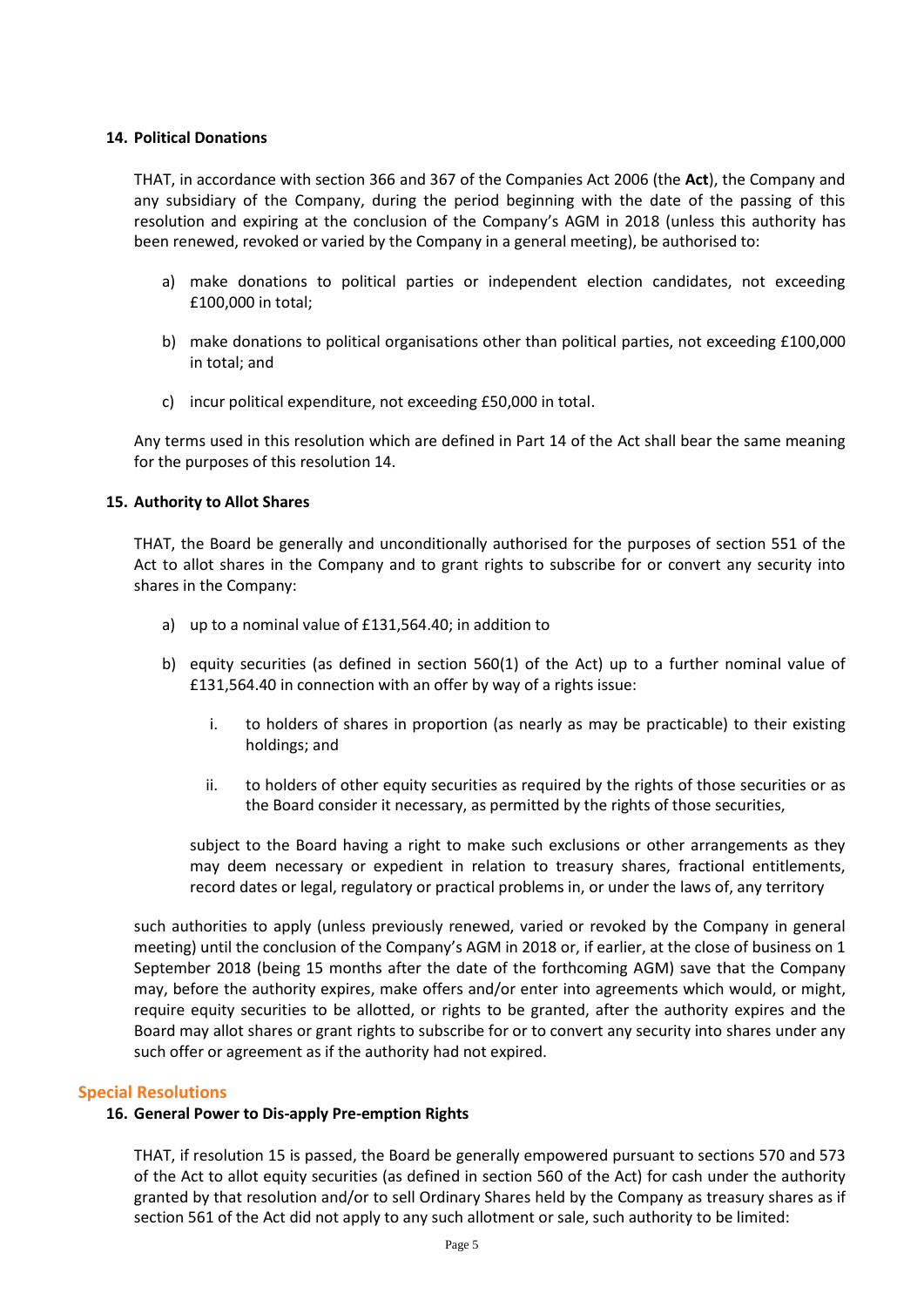- a) to the allotment of equity securities for cash and/or sale of treasury shares in connection with an offer of, or invitation to apply for, equity securities:
	- i. to ordinary shareholders in proportion (as nearly as practicable to their respective existing holdings of Ordinary Shares held by them on the record date); and
	- ii. to holders of other equity securities, as required by the rights attaching to those securities, or if the Board otherwise considers it necessary, as permitted by the rights attaching to those securities,

but so long as the Board may impose any limits or restrictions and make any arrangements which it considers necessary or appropriate to deal with treasury shares, fractional entitlements, record dates, legal, regulatory or practical problems in, or under the laws of, any territory or any other matter whatsoever; and

b) to the allotment of equity securities for cash and/or sale of treasury shares (otherwise than under paragraph a) above) up to a nominal amount of £19,734.66 (being 1,973,466 Ordinary Shares, which represents approximately 5% of the Company's issued ordinary share capital as at 1 May 2017, being the latest practicable date prior to publication of this notice of AGM),

such authority to expire at the conclusion of the Company's next AGM in 2018 or, if earlier, at the close of business on 1 September 2018, being 15 months after the date of the forthcoming AGM), save that in each case, prior to its expiry, the Company may make offers, and/or enter into agreements, which would, or might, require equity securities to be allotted (and/or treasury shares to be sold) after this authority expires and the Board may allot equity securities (and/or sell treasury shares) under any such offer or agreement as if the authority given by this resolution had not expired.

# **17. Specific Power to Dis-apply Pre-emption Rights in Connection with an Acquisition or Specified Capital Investment**

That if resolution 15 is passed, the Board be generally empowered pursuant to sections 570 and 573 of the Act (in addition to the authority given by resolution 16) to allot equity securities (as defined in section 560 of the Act) for cash under the authority given by that resolution and/ or to sell Ordinary Shares held by the Company as treasury shares as if section 561 of the Act did not apply to any such allotment or sale, such authority to be:

- a) limited to the allotment of equity securities and/or sale of treasury shares, up to a nominal amount of £19,734.66 (being 1,973,466 Ordinary Shares, representing approximately 5% of the Company's issued ordinary share capital as at 1 May 2017, being the latest practicable date prior to the publication of this notice of AGM); and
- b) used only for the purposes of financing (or refinancing, if the authority is to be used within six months after the original transaction) a transaction which the Board of the Company determines to be an acquisition or other capital investment of a kind contemplated by the Statement of Principles on Disapplying Pre-Emption Rights most recently published by the Pre-Emption Group prior to the date of this notice of AGM,

such authority to expire at the conclusion of the Company's AGM in 2018 or, if earlier, at the close of business on 1 September 2018, being 15 months after the date of the forthcoming AGM, save that, in each case, prior to its expiry, the Company may make offers, and/or enter into agreements, which would, or might, require equity securities to be allotted (and/or treasury shares to be sold) after this authority expires and the Board may allot equity securities (and/or sell treasury shares) under any such offer or agreement as if the authority given by this resolution had not expired.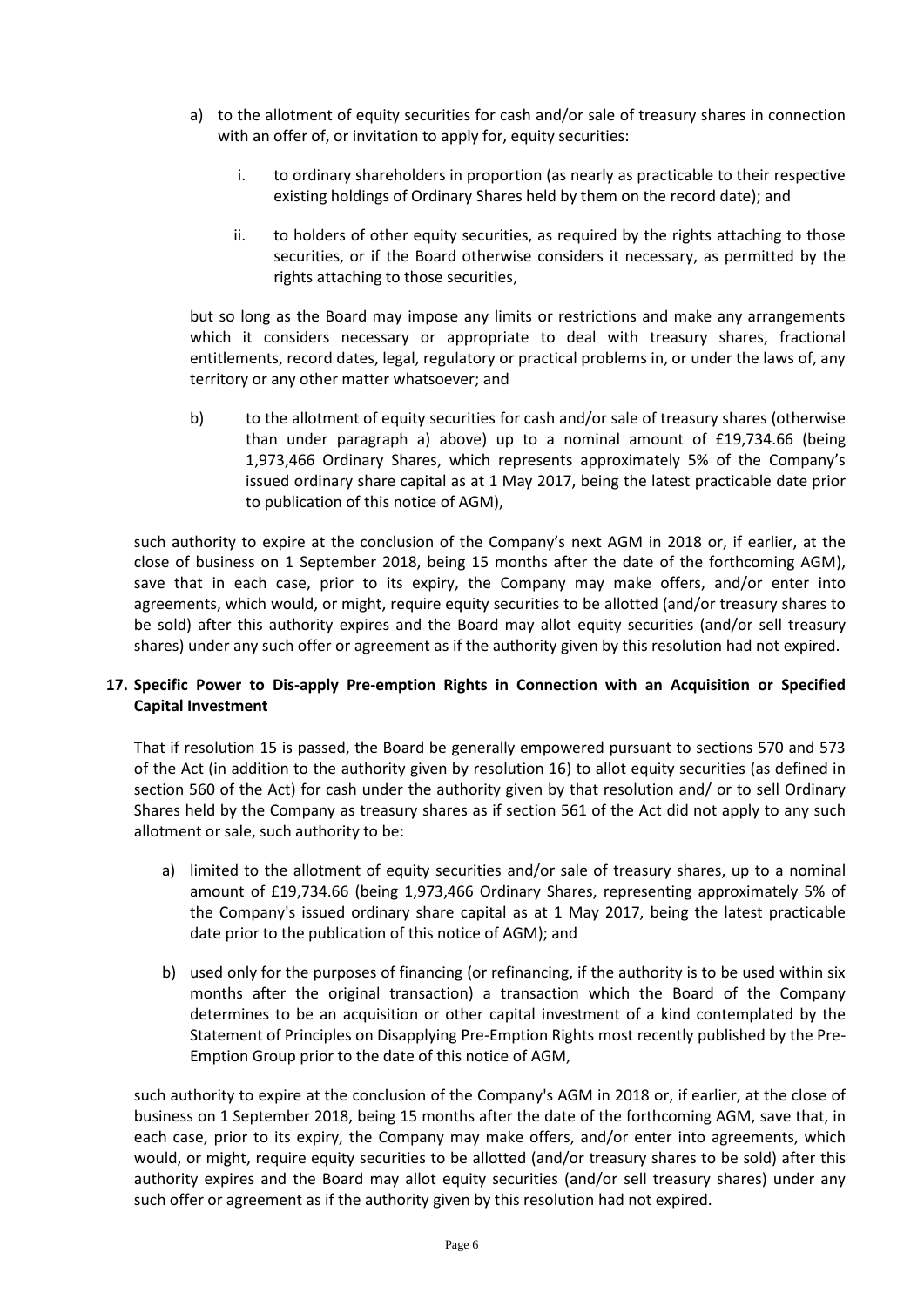## **18. Authority to Purchase Ordinary Shares**

THAT the Company be generally and unconditionally authorised for the purpose of section 701 of the Act to make market purchases (as defined in section 693 of the Act) of Ordinary Shares, on such terms and in such manner as the Board may from time to time determine, and where such Ordinary Shares are held as treasury shares, the Company may use them for the purposes of its employee share schemes, provided that:

- a) the maximum number of Ordinary Shares which may be purchased is 3,946,932 (representing approximately 10% of the Company's issued ordinary share capital as at 1 May 2017, being the latest practicable date prior to the publication of this notice of AGM);
- b) the minimum price (exclusive of expenses) which may be paid for each Ordinary Share is £0.01; and
- c) the maximum price (exclusive of expenses) which may be paid for each Ordinary Share is the higher of:
	- i. 105 per cent. of the average of the middle-market price of an Ordinary Share as derived from the London Stock Exchange Daily Official List for the five business days immediately preceding the day on which such Ordinary Share is contracted to be purchased; and
	- ii. an amount equal to the higher of the price of the last independent trade of an Ordinary Share and the highest current independent purchase bid for an Ordinary Share as derived from the London Stock Exchange Trading System at the time the purchase is carried out,

such authority to expire at the conclusion of the Company's AGM in 2018 or, if earlier, at the close of business on 1 July 2018, being 13 months after the date of the forthcoming AGM (except in relation to any purchase of Ordinary Shares for which the contract was concluded before such date and which would or might be executed wholly or partly after such date).

By Order of the Board

Kathryn Bennett Rea, on behalf of Sirius Compliance Solutions Ltd. Company Secretary 2 May 2017

Registered Office: 84 Brook Street London W1K 5EH United Kingdom

Registered in England and Wales No: 07811410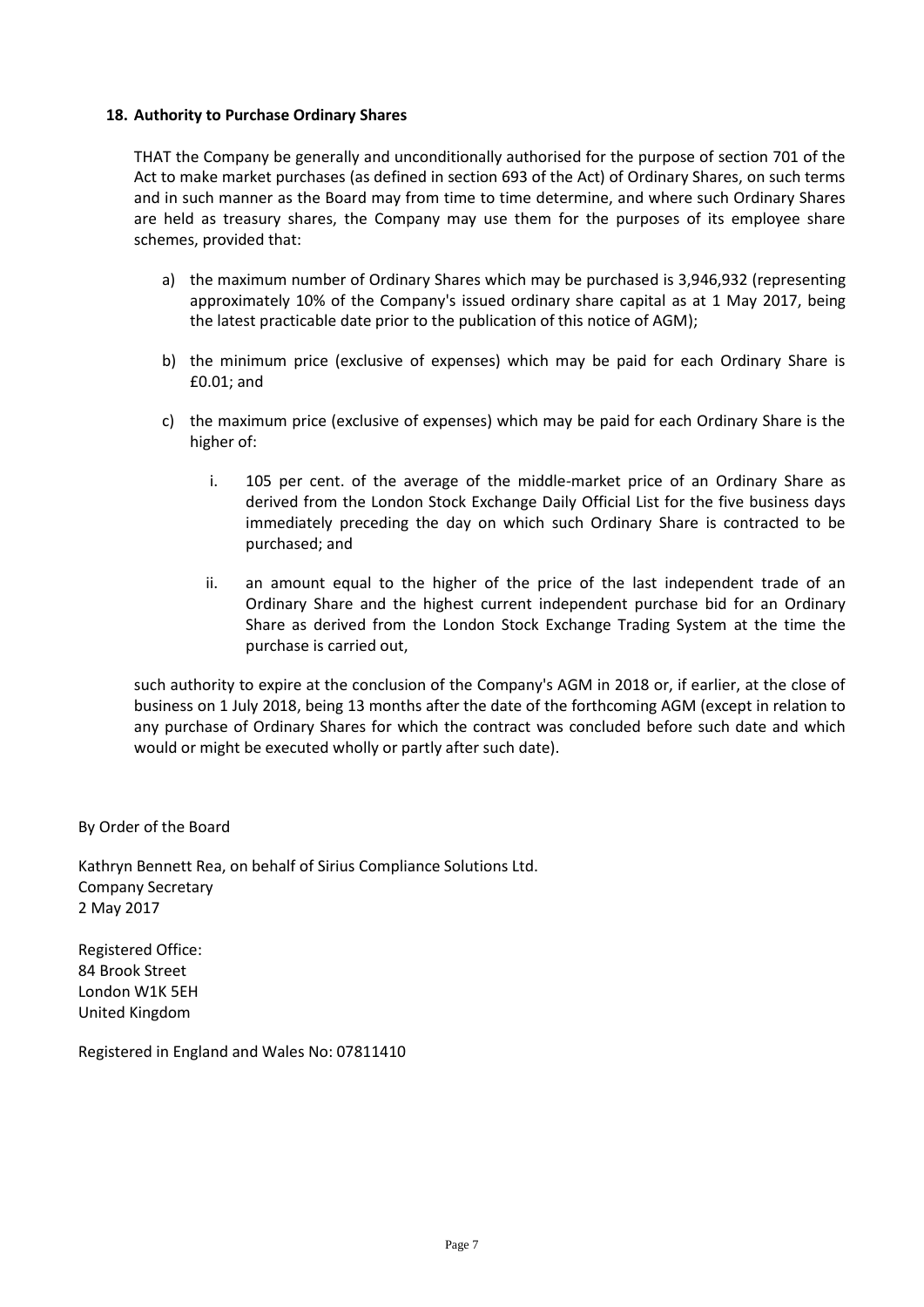# **EXPLANATORY NOTES TO THE BUSINESS OF THE AGM**

The notes on the following pages are given as explanations of the proposed resolutions.

Resolutions 1 to 15 are proposed as ordinary resolutions. This means that, for each of those resolutions to be passed, more than half of the votes cast must be in favour of the resolutions.

Resolutions 16, 17 and 18 are proposed as special resolutions. This means that, for each of those resolutions to be passed, at least three-quarters of the votes cast must be in favour of the resolution.

Please note that a "vote withheld" (as it appears in the Form of Proxy) is not a vote in law and will not be counted in the calculation of the proportion of votes "for" or "against" a resolution.

# **Resolution 1: Annual Report and Accounts**

The 2016 Annual Report and Accounts for the year ended 31 December 2016 are available on our website [\(www.bgeo.com\)](http://www.bgeo.com/) and have been sent to shareholders, as requested. Further copies will be available at the AGM.

# **Resolution 2: Declaration of a Final Dividend**

Final dividends must be approved by shareholders of the Company but cannot be more than the amount recommended by Directors.

If shareholders approve resolution 2, the final dividend of GEL 2.6 per Ordinary Share will be paid in British Sterling on 7 July 2017 to those shareholders on the UK register of members at the close of business on 23 June 2017.

The proposed dividend timetable is as follows:

| Ex-Dividend Date:                | 22 June 2017 |
|----------------------------------|--------------|
| <b>Record Date:</b>              | 23 June 2017 |
| <b>Currency Conversion Date:</b> | 26 June 2017 |
| Payment Date:                    | 7 July 2017  |

## **Resolution 3: Directors' Remuneration Report**

Resolution 3 seeks approval for the Directors' Remuneration Report for the year ended 31 December 2016, excluding the part of the report which sets out the Directors' Remuneration Policy. As in previous years, this resolution is advisory in nature and, as such, it does not affect the actual remuneration paid to any director. The Directors' Remuneration Report is set out on pages 98 to 113 (excluding the Remuneration Policy on pages 100 to 106) of the 2016 Annual Report and Accounts.

## **Resolution 4: Directors' Remuneration Policy**

Resolution 4 seeks approval for the Directors' Remuneration Policy set out on pages 100 to 106 of the 2016 Annual Report and Accounts. This resolution is binding in nature.

The Directors' Remuneration Policy, if approved, will take effect from 1 June 2017 and will apply until the Company's AGM in 2020, unless replaced by a new or amended policy, in which case, the Company will propose a new resolution to approve any amended or revised policy. The Board is only permitted to make remuneration payments in accordance with the latest policy approved by shareholders.

## **Resolutions 5 to 11: Re-election of Directors**

In accordance with the provisions of the UK Corporate Governance Code, the Board has decided that, as has been the case since the Company listed, all Directors should retire at the AGM and offer themselves for reelection.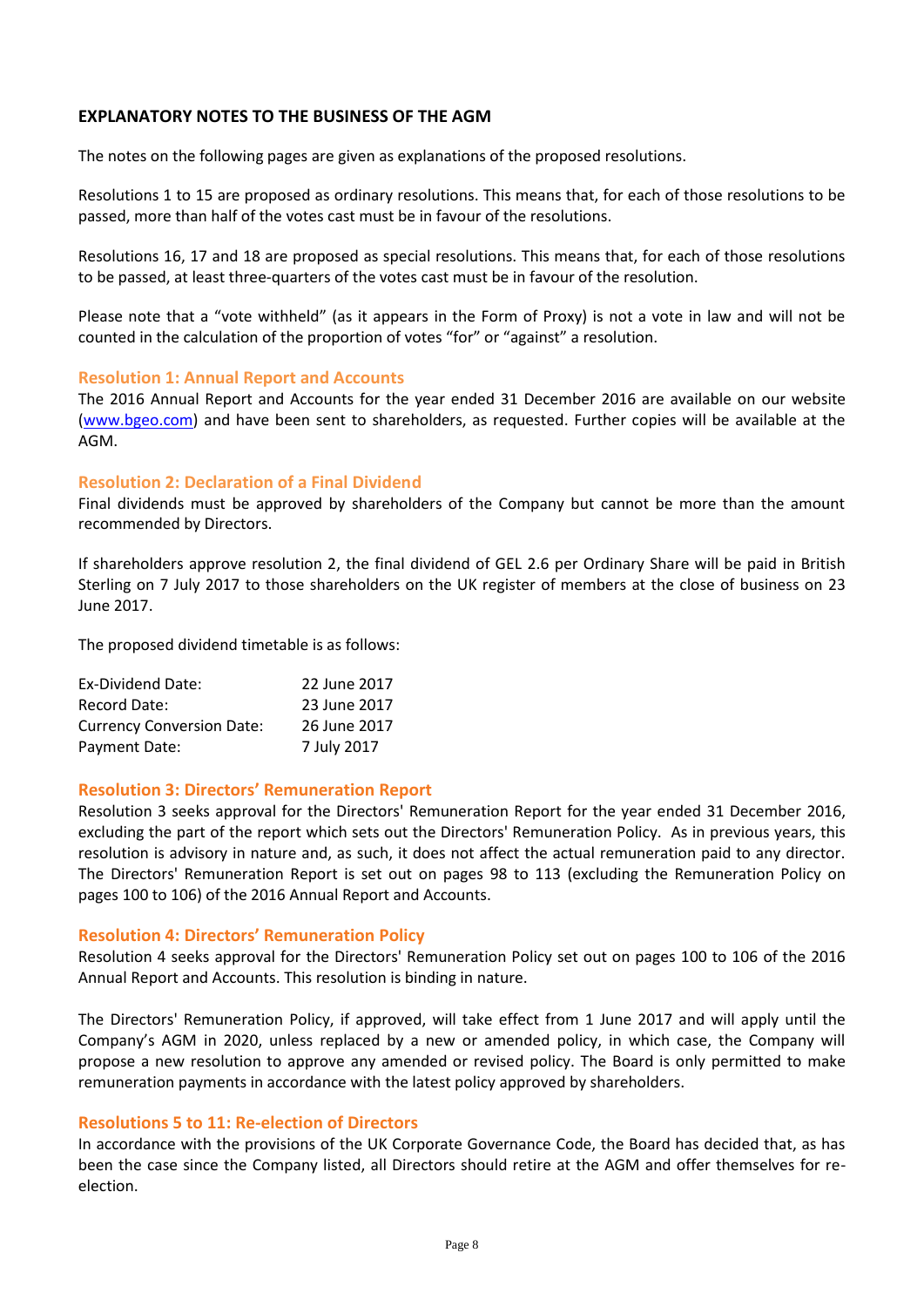The Nomination Committee identifies, evaluates and recommends candidates for appointment or reappointment as Directors. The Nomination Committee and the Board keeps the balance of skills, experience, knowledge and independence of the Board under regular review and seeks to ensure an orderly succession of Directors.

The Nomination Committee has reviewed the performance of each Director now standing for re-election, and, having considered the complementary skills and expertise brought by each to the Board, the Nomination Committee believes that they each continue to be effective and demonstrate commitment to their roles, including commitment of time for the Board and Committee meetings and any other duties. The Board as a whole is content that each Non-Executive Director standing for re-election is independent in character and judgment and that there are no relationships or circumstances likely to affect that independence.

Accordingly, the Board recommends the re-election of each of the Directors.

Biographical details of each of the Directors standing for re-election are as follows:

# **Neil Janin, Non-Executive Chairman**

Neil Janin was appointed Non-Executive Chairman on 24 October 2011 and has been re-elected by shareholders at each AGM thereafter. Mr Janin serves as Chairman of BGEO's Nomination Committee as well as a member of BGEO's Remuneration Committee. Mr Janin also serves as a member of the Supervisory Board of JSC Bank of Georgia (the **Bank**), having stepped down as Chairman in July 2015, a position he had held since 2010. Mr Janin continues to serve as a member of the Bank's Remuneration Committee, a position he has held since 2010.

Mr Janin also serves as a Non-Executive Director of Georgia Healthcare Group PLC and a member of the Supervisory Board of JSC Georgia Healthcare Group.

## *Skills and experience*

Mr Janin serves as counsel to CEOs of both for-profit and non-profit organisations and continues to provide consulting services to McKinsey & Company. Prior to joining the Bank in 2010, Mr Janin was a Director of McKinsey & Company, based in its Paris office, for over 27 years, from 1982 until his retirement. At McKinsey & Company, he conducted engagements in the retail, asset management and corporate banking sectors, and was actively involved in every aspect of organisational practice, including design, leadership, governance, performance enhancement and transformation. In 2009, while serving as a member of the French Institute of Directors, Mr Janin authored a position paper on the responsibilities of the board of directors with regard to the design and implementation of a company's strategy. Before joining McKinsey & Company, Mr Janin worked for Chase Manhattan Bank (now JP Morgan Chase) in New York and Paris, and Procter & Gamble in Toronto. Mr Janin has practiced in Europe, Asia and North America. Mr Janin is also a Director of Neil Janin Limited, a company through which he provides consulting services.

## *Education*

Mr Janin holds an MBA from York University, Toronto, and a joint honours degree in Economics and Accounting from McGill University, Montreal.

Mr Janin will be 62 years old at the date of the AGM.

## **Irakli Gilauri, Chief Executive Officer**

Irakli Gilauri was appointed as an Executive Director of BGEO on 24 October 2011 and has been re-elected by shareholders at each AGM thereafter. Mr Gilauri has served as CEO of BGEO since his appointment in 2011, and was appointed Chairman of the Bank in September 2015, having previously served as CEO of the Bank since May 2006. Mr Gilauri also serves as CEO of JSC BGEO Group, JSC BGEO Investment Group and JSC BG Financial Group. He is currently Chairman of the Board of Georgia Healthcare Group PLC and Chairman of the Supervisory Board for the following subsidiaries: JSC Georgia Healthcare Group, m2 Real Estate, Georgian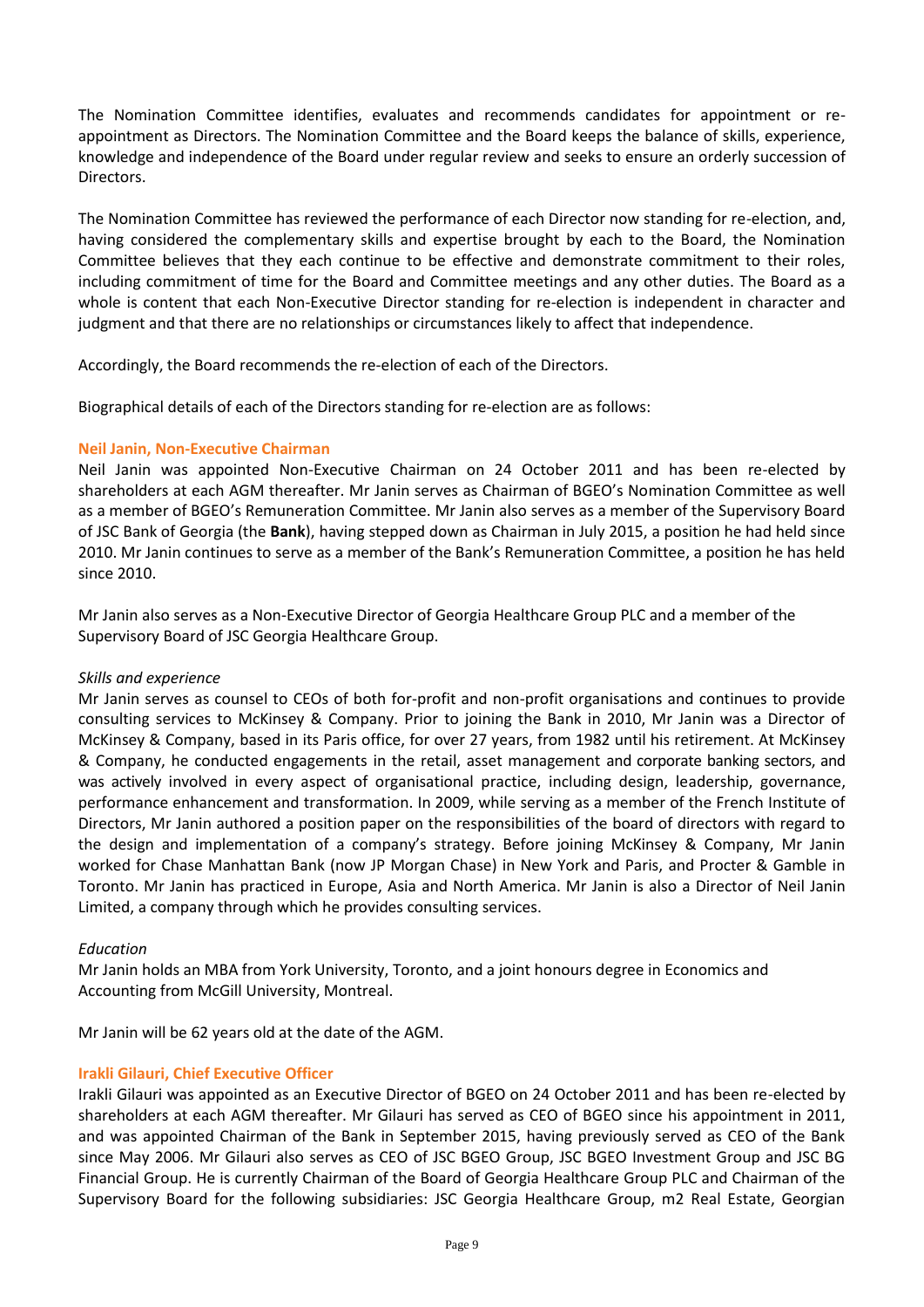Renewable Power Company and Teliani Valley. He is also a member of the Supervisory Board of Georgia Global Utilities and Agron Group.

## *Skills and experience*

Before his employment with the Bank, Mr Gilauri was a banker at the EBRD's Tbilisi and London offices for five years, where he worked on transactions involving debt and private equity investments in Georgian companies.

#### *Education*

Mr Gilauri received his undergraduate degree in Business Studies, Economics and Finance from the University of Limerick, Ireland, in 1998. He was later awarded the Chevening Scholarship, granted by the British Council, to study at the Cass Business School of City University, London, where he obtained his MSc in Banking and International Finance.

Mr Gilauri will be 41 years old at the time of the AGM.

#### **David Morrison, Senior Independent Non-Executive Director**

David Morrison was appointed as the Senior Independent Non-Executive Director of BGEO on 24 October 2011 and has been re-elected by shareholders at each AGM thereafter. Mr Morrison assumed the role of Chairman of BGEO's Audit Committee in December 2013, prior to which he served as a member of the Committee.

Mr Morrison is also a member of BGEO's Remuneration and Nomination Committees, and serves on the Bank's Supervisory Board and as a member of the Bank's Audit and Remuneration Committees, positions he has held since 2010. Mr Morrison is a Non-Executive Director of Georgia Healthcare Group PLC and a member of the Supervisory Board of JSC Georgia Healthcare Group.

#### *Skills and experience*

Mr Morrison is a member of the New York bar and worked for 28 years at Sullivan & Cromwell LLP until he withdrew from the firm in 2007 to pursue other interests. At Sullivan & Cromwell, he served as Managing Partner of the firm's Continental European offices. His practice focused on advising public companies in a transactional context, including capital raisings, IPOs and mergers and acquisitions. Key clients included investment banks and a wide range of commercial and industrial companies. He advised on a number of the largest privatisations in Europe, and was advisor to Germany's development bank, Kreditanstalt für Wiederaufbau (**KfW**) for over 20 years (serving on the Board of Directors of KfW's finance subsidiary). Mr Morrison is the author of several publications on securities law-related topics, and has been recognised as a leading lawyer in Germany and France.

In 2008, Mr Morrison turned his attention to nature protection financing. He became the Founding CEO of the Caucasus Nature Fund (**CNF**), a charitable trust fund dedicated to nature conservation in Georgia, Armenia and Azerbaijan. He resigned as CEO in March 2016 and now serves on the Board of Directors of CNF as well as on the boards of two new conservation trusts he helped to create in 2015 and 2016.

#### *Education*

Mr Morrison received his undergraduate degree from Yale College, received his law degree from the University of California, Los Angeles, and was a Fulbright scholar at the University of Frankfurt.

Mr Morrison will be 64 years old at the time of the AGM.

## **Alasdair (Al) Breach, Independent Non-Executive Director**

Al Breach was appointed as an Independent Non-Executive Director of BGEO on 24 October 2011 and has been re-elected by shareholders at each AGM thereafter. Mr Breach serves as Chairman of BGEO's Remuneration Committee and serves as a member of BGEO's Risk and Nomination Committees. Mr Breach also serves as a member of the Bank's Supervisory Board and Chairman of the Bank's Remuneration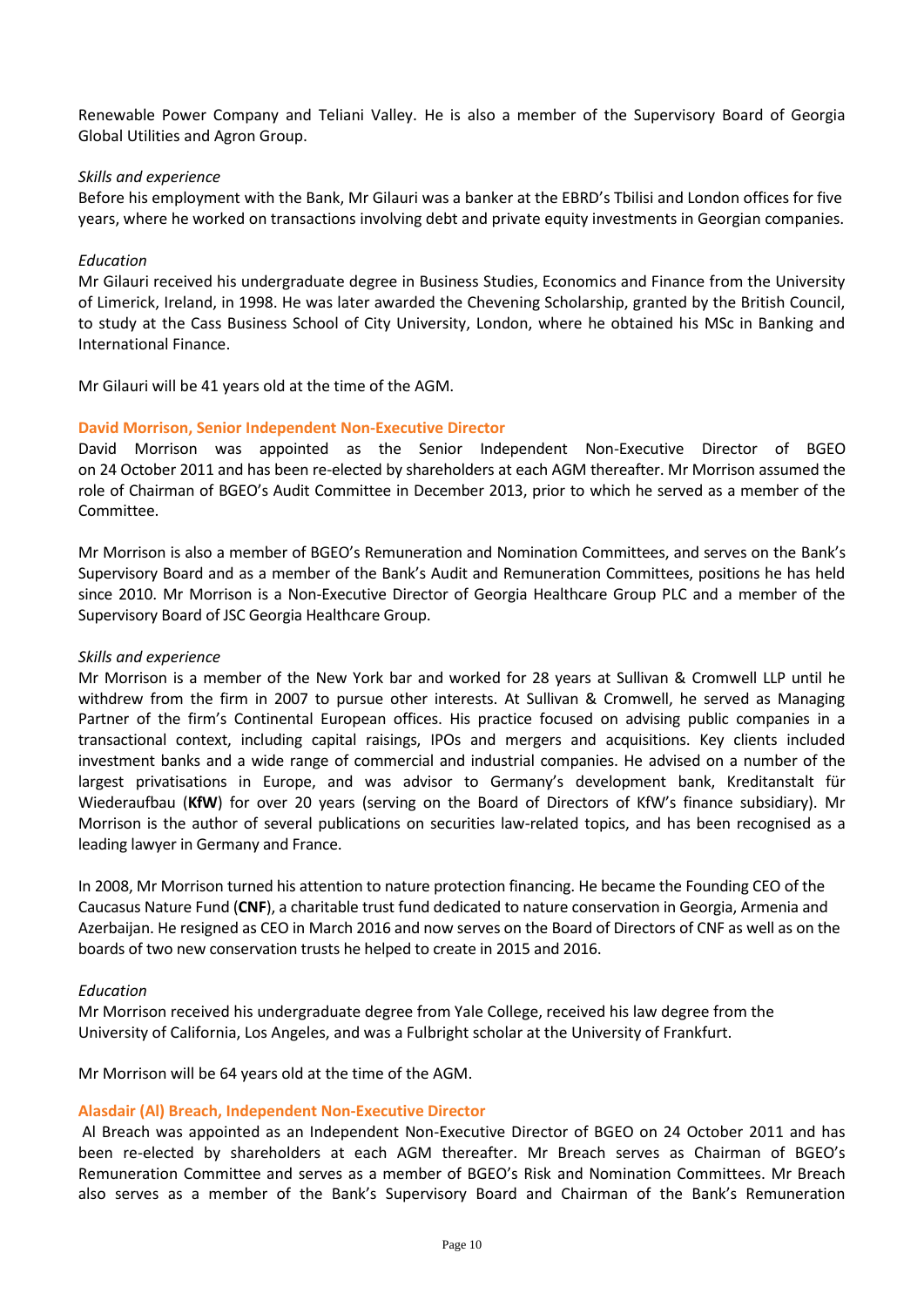Committee, positions he has held since 2010, and has also been a member of the Bank's Risk Committee since December 2014.

## *Skills and experience*

In 2013, Mr Breach co-founded Gemsstock Limited, a UK FCA-regulated fund manager, where he also serves as an Executive Director. In 2010, Mr Breach founded Furka Advisors AG, a Swiss-based asset management firm, and served as an Executive Director until founding Gemsstock Limited, which manages the Gemsstock Fund, which was previously called the Gemsstock Growth Fund and managed by Mr Breach at Furka Advisors AG. His previous career was in research in investment banks, principally in Russia. In January 2003, Mr Breach joined Brunswick UBS (later UBS Russia) as Chief Economist, and later was appointed Head of Research and Managing Director until October 2007. From 1998 to 2002, Mr Breach was a Russia and Former Soviet Union (FSU) economist at Goldman Sachs, based in Moscow. Mr Breach is also the co-founder of The Browser.com, a web-based curator of current affairs writing, established in 2008.

Mr Breach serves as a Director of Gemsstock Limited, the Gemsstock Fund, The Browser and Furka Holdings AG, all of which are private entities. He is also an advisor to East Capital.

# *Education*

Mr Breach obtained an MSc in Economics from the London School of Economics and an undergraduate degree in Mathematics and Philosophy from Edinburgh University.

Mr Breach will be 46 years old at the time of the AGM.

# **Kim Bradley, Independent Non-Executive Director**

Kim Bradley was appointed as an Independent Non-Executive Director of BGEO on 19 December 2013 and has been re-elected by shareholders at each AGM thereafter. Mr Bradley serves as Chairman of the BGEO Risk Committee and a member of BGEO's Audit and Nomination Committees. Mr Bradley was also appointed to the Bank's Supervisory Board in December 2013 and serves as Chairman of the Bank's Risk Committee and as a member the Bank's Audit Committee.

## *Skills and experience*

In addition to his investment activities, Mr Bradley led Goldman's asset management affiliates in France, Italy and Germany, where he was involved in financial and tax audits as well as management of internal audit activities. He has also served as President of Societa Gestione Crediti, a member of the Board of Directors of Capitalia Service Joint Venture in Italy and Chairman of the Shareholders Board at Archon Capital Bank Deutschland in Germany. Prior to Goldman Sachs, he served as a Senior Executive at GE Capital for seven years in both the United States and Europe, where his activities included real estate workouts and restructuring, as well as acquisitions. Prior to GE Capital, Mr Bradley held senior executive positions at Manufacturers Hanover Trust (now part of JP Morgan) and Dollar Dry Dock Bank. He has also served as a Peace Corps volunteer and as a consultant with the US Agency for International Development in Cameroon. Mr Bradley serves as a director of a mental health charity.

## *Education*

Mr Bradley holds an MA in International Affairs from the Columbia University School of International Affairs and an undergraduate degree in English Literature from the University of Arizona.

Mr Bradley will be 62 years old at the time of the AGM.

# **Tamaz Georgadze, Independent Non-Executive Director**

Tamaz Georgadze was appointed as an Independent Non-Executive Director of BGEO Group on 19 December 2013 and has been re-elected by shareholders at each AGM thereafter. Mr Georgadze serves as a member of BGEO's Risk and Nomination Committees and was appointed as a member of BGEO's Audit Committee in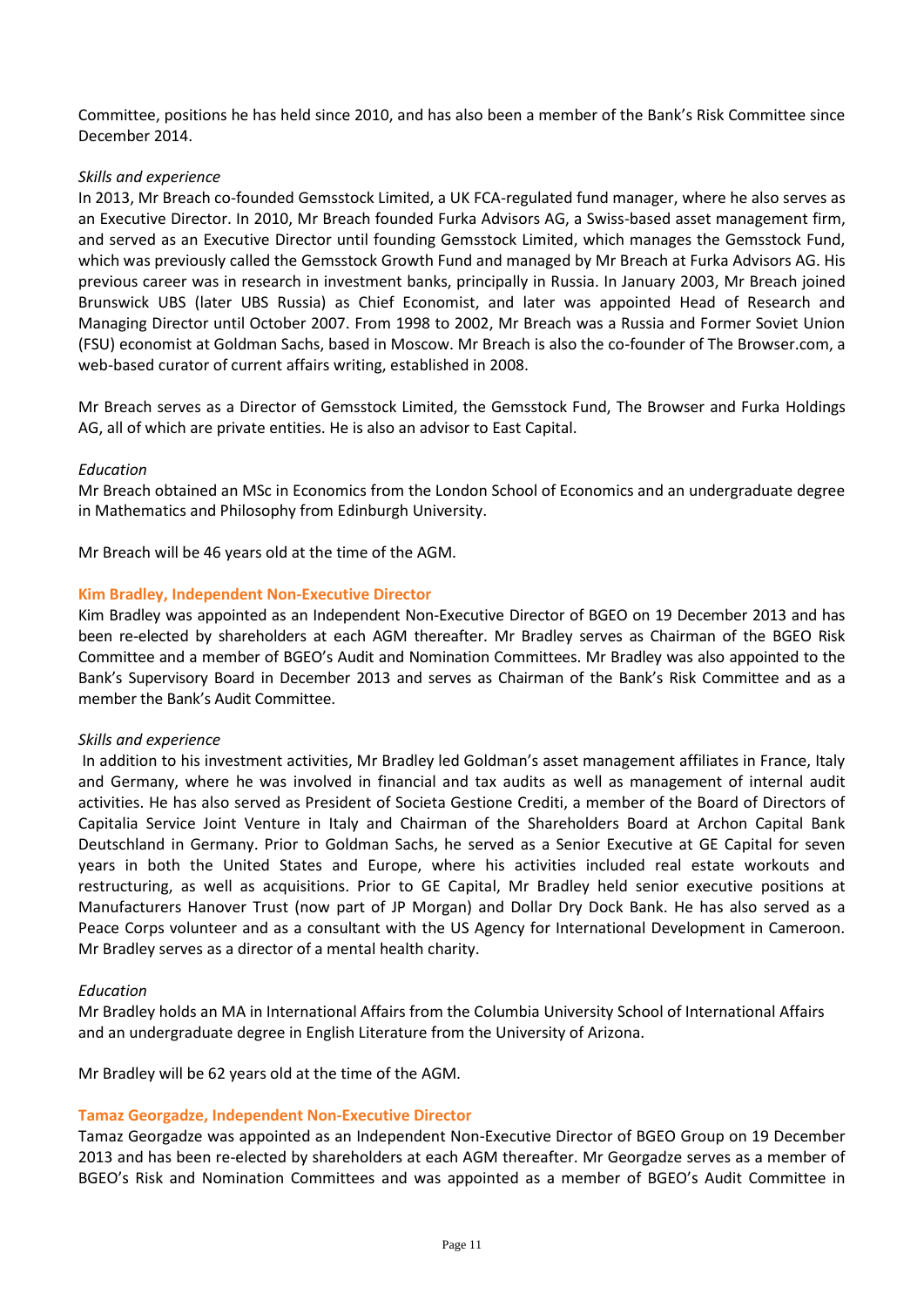September 2016. Mr Georgadze was also appointed to the Bank's Supervisory Board in December 2013 and serves as a member of the Bank's Risk Committee and Audit Committee.

## *Skills and experience*

In 2013, Mr Georgadze founded Raisin GmbH (formerly SavingGlobal GmbH) a company which launched the first global deposit intermediation in Europe and he continues to serve as its Executive Director. Prior to founding this company, Mr Georgadze had a ten-year career at McKinsey & Company in Berlin, where he served as a Partner from 2009 to 2013. At McKinsey & Company, he conducted engagements with banks in Germany, Switzerland, Russia, Georgia and Vietnam, focusing on strategy, risk identification and management, deposit and investment products, operations and sales. Prior to joining McKinsey & Company, Mr Georgadze worked as an aide to the President of Georgia in the Foreign Relations Department from 1994 to 1995. Save for his role at SavingGlobal GmbH, Mr Georgadze does not hold any other directorships.

# *Education*

Mr Georgadze holds two PhDs, one in Economics from Tbilisi State University and the other in Agricultural Economics from Justus-Liebig University Gießen, Germany. Mr Georgadze also studied Law at Justus-Liebig Universität Gießen and graduated with honours.

Mr Georgadze will be 38 years old at the time of the AGM.

# **Hanna Loikkanen, Independent Non-Executive Director**

Hanna Loikkanen was appointed as an Independent Non-Executive Director of BGEO by the Board in June 2015 and was elected by shareholders at the 2016 AGM. Ms Loikkanen is also a member of BGEO's Nomination Committee as well as the Risk Committee, and was appointed to BGEO's Audit Committee in March 2016. Ms Loikkanen was also appointed to the Bank's Supervisory Board in August 2015.

Ms Loikkanen previously served as a Non-Executive Director of BGEO from 2011 until 2013 and as a member of the Bank's Supervisory Board from 2010 until 2013.

## *Skills and experience*

Ms Loikkanen has over 20 years of experience working with financial institutions in Russia and Eastern Europe. She currently serves as an advisor to East Capital Private Equity AB. Until June 2016, she also served as a Non-Executive Director of AKI Bank in Tatarstan. Prior to this, she served from 2010 until 2012 as the Chief Representative and Head of the Private Equity team at East Capital, a Swedish asset management company in Moscow, with a special focus on financial institutions. Prior to joining East Capital, Ms Loikkanen held the position of Country Manager and Chief Executive Officer at FIM Group in Russia, a Finnish investment bank, where she was responsible for setting up and running FIM Group's brokerage and corporate finance operations in Russia. During her tenure at FIM Group, the company advised several large foreign companies in their M&A activities in Russia. Earlier in her career, Ms Loikkanen worked for Nordea Finance in various management positions in Poland, the Baltic States and Scandinavia with a focus on business development, strategy and business integration; for SEB in Moscow where she was responsible for the restructuring of SEB's debt capital market operations in Russia; and for MeritaNordbanken in St Petersburg where she focused on trade finance and correspondent banking.

In addition to her directorships at BGEO Group and the Bank, Ms Loikkanen serves as a Non-Executive Director and a member of the Audit and Risk Committee of Locko Bank, an SME-focused Russian bank and as a Non-Executive Director of Locko Invest, Locko Bank's investment banking subsidiary. Since 2014, she has acted as Non-Executive Chairman of the Board of T&B Capital, an independent regulated wealth management company based in Helsinki.

## *Education*

Ms Loikkanen holds a Master's degree in Economics and Business Administration from the Helsinki School of Economics, and was a Helsinki School of Economics scholar at the University of New South Wales.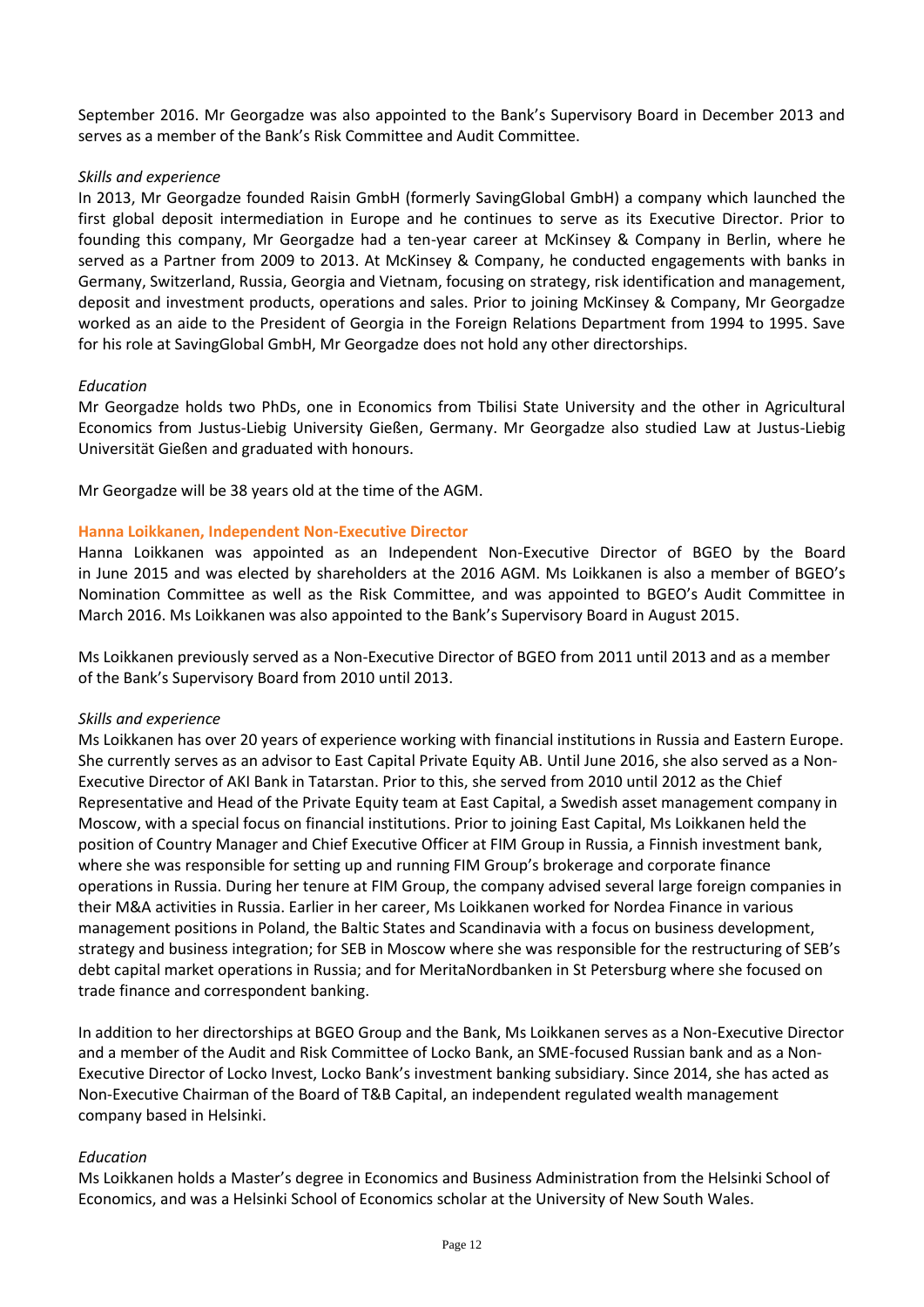Ms Loikannen will be 48 years old at the time of the AGM.

## **Resolutions 12 and 13: Re-appointment of auditor and setting of auditor's fees**

At each general meeting at which accounts are presented, the Company is required to appoint an auditor to hold office until the conclusion of the Company's next AGM, which is in 2018, as well as fix the remuneration of the auditor. The performance and effectiveness of the auditor, which included an assessment of the auditor's independence and objectivity, and a review of the non-audit services provided by the auditor, has been evaluated by the Company's Audit Committee, which has recommended to the Board that Ernst & Young LLP be re-appointed. Ernst & Young LLP has also indicated that it is willing to continue as the Company's auditor. Resolution 12 seeks authorisation for the re-appointment of Ernst & Young LLP as auditor and following normal practice, resolution 13 seeks authorisation for the Board to set the auditor's fees.

## **Resolution 14: Authority to make political donations**

Any political donations or expenditure regulated by the Act requires shareholder approval. It is not the Company's policy to make donations to political parties, independent election candidates or political organisations or to incur political expenditure. However, the scope of the definitions of political parties, independent election candidates, political organisations and political expenditure used within the Act are very wide. In particular, the definition of political organisations may extend to bodies such as those concerned with policy review, law reform, the representation of the business community and special interest groups such as those concerned with the environment, which the company and its subsidiaries might wish to support. As a result, the definitions may cover legitimate business activities which are not, in the ordinary sense, considered to be political donations or political expenditure. Such activities are not designed to support any political party or independent election candidate or to influence public support for any political party or independent election candidate. The authority which the Board is requesting is a precautionary measure to ensure that the company and its subsidiaries do not inadvertently commit a technical breach of the Act.

This authority will cover the period from the date resolution 14 is passed until the conclusion of the AGM in 2018, unless previously renewed, revoked or varied by the Company in a general meeting. Any expenditure which may be incurred under authority of this resolution in excess of £2,000 per expenditure will be disclosed in next year's annual report.

No payments have been made under previous authorities given in this regard.

## **Resolution 15: Director's authority to allot shares**

Paragraph a) of resolution 15 would give the Board power to allot shares and grant rights to subscribe for or convert any security into shares up to a nominal value of £131,564.40. This represents 13,156,440 Ordinary Shares, which is approximately one-third of the Company's current issued ordinary share capital as at 1 May 2017, being the latest practicable date prior to the publication of this notice of AGM.

The Investment Association's Share Capital Management Guidelines 2016 state that the Investment Association will regard as a routine request to authorise the allotment of a further one-third of a company's issued share capital in connection with a rights issue. In light of this, paragraph b) of this resolution 15 proposes that, in addition to the authority in paragraph a), the Board be granted the power to allot further equity securities up to a nominal amount of £131,564.40. This represents 13,156,440 Ordinary Shares, which is approximately one-third of the Company's current issued ordinary share capital as at 1 May 2017, being the latest practicable date prior to the publication of this notice of AGM.

The Board has no current plans to make use of this authority but wishes to ensure that the Company has maximum flexibility in managing the Company's capital resources. The authority set out in this resolution will remain in force until the conclusion of the Company's AGM in 2018 or, if earlier, at the close of business on 1 September 2018 (being 15 months after the date of the forthcoming AGM) save that in each case the Company may, before the authority expires, make an offer or agreement which would or might require equity securities to be allotted, or rights to be granted, after this authority expires and the Directors may allot shares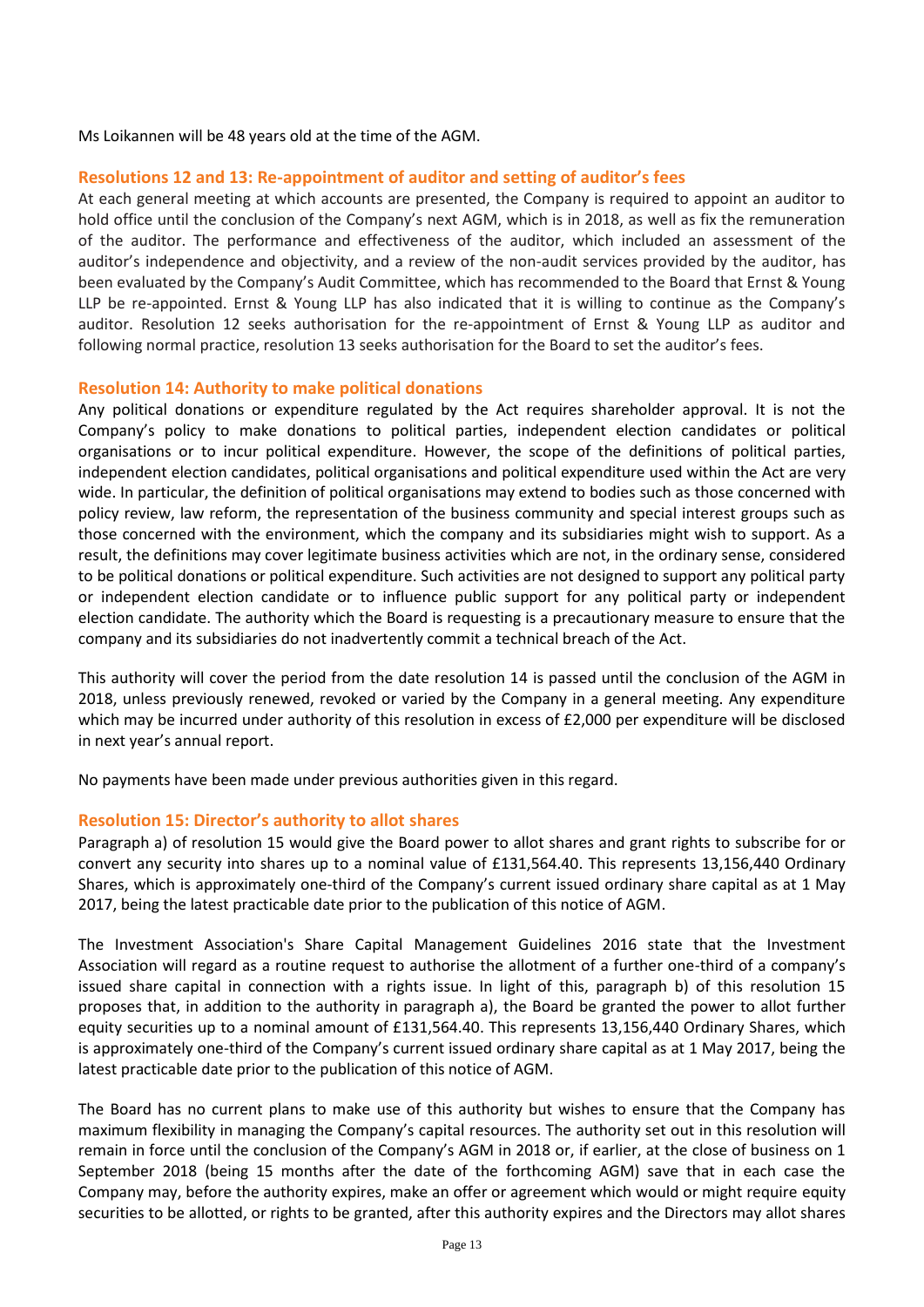or grant rights to subscribe for or to convert any security into shares under any such offer or agreement as if the authority had not expired.

The Company did not hold any shares in treasury within the meaning of the Act as at 1 May 2017, being the latest practicable date prior to the publication of this notice of AGM.

# **Resolutions 16 and 17: Disapplication of Pre-emption rights (special resolutions)**

Resolutions 16 and 17 would give the Board power to allot equity securities (or sell any equity securities which the Company holds in treasury) for cash without first offering them to existing shareholders in proportion to their existing holdings.

The power set out in resolution 16, is limited to: a) allotments or sales in connection pre-emptive offers and offers to holders of equity securities if required by the rights of those securities or as the Board otherwise considers necessary, or b) otherwise up to a maximum nominal amount of £19,734.66, representing 1,973,466 Ordinary Shares, which is approximately 5% of the Company's issued ordinary share capital as at 1 May 2017, being the latest practicable date prior to the publication of this notice of AGM.

Resolution 17 is intended to give the Company flexibility to make non-pre-emptive issues of Ordinary Shares in connection with an acquisition or specified capital investment up to a maximum nominal amount of £19,734.66, representing 1,973,466 Ordinary Shares, which is approximately 5% of the Company's issued ordinary share capital as at 1 May 2017, being the latest practicable date prior to the publication of this notice of AGM.

These disapplication authorities are in line with the guidance issued by the Investment Association (as updated in July 2016) and the Pre-Emption Group's Statement of Principles (as updated in March 2015) (the **Statement of Principles**). The Statement of Principles were revised in 2015 to allow the authority for an issue of shares otherwise than in connection with a pre-emptive offer to be increased from 5% to 10% of the Company's issued Ordinary Share capital, provided that the Company confirms that it intends to use the additional 5% authority only in connection with an acquisition or specified capital investment. In May 2016, the Pre-emption Group recommended that this additional 5% authority be sought in a separate resolution, which is the approach that the Company has taken this year.

In compliance with the Statement of Principles, the Board confirms that it will not allot equity securities for cash, and/or sell treasury shares, on a non-pre-emptive basis pursuant to the authority in resolution 17 other than in connection with an acquisition or specified capital investment which is announced contemporaneously with the issue or which has taken place in the preceding six-month period and is disclosed in the announcement of the allotment.

In addition, the Board also confirms that in accordance with the Statement of Principles, it does not intend to allot equity securities for cash, and/or sell treasury shares, representing more than 7.5% of the Company's issued ordinary share capital in any rolling three-year period other than to existing shareholders, save as permitted in connection with an acquisition or specified capital investment as described above, unless shareholders have been notified and consulted in advance.

The authorities sought under resolutions 16 and 17 will expire at the conclusion of the Company's AGM in 2018 or if earlier, at the close of business on 1 September 2018 , being 15 months after the date of the forthcoming AGM, but, in each case, prior to its expiry, the Company may make offers, and enter into agreements, which would, or might, require equity securities to be allotted (and/or treasury shares to be sold) after the authority expires and the Board may allot equity securities (and/or sell treasury shares) under any such offer or agreement as if the authority had not expired.

The Board has no present intention to exercise the authority conferred by this resolution.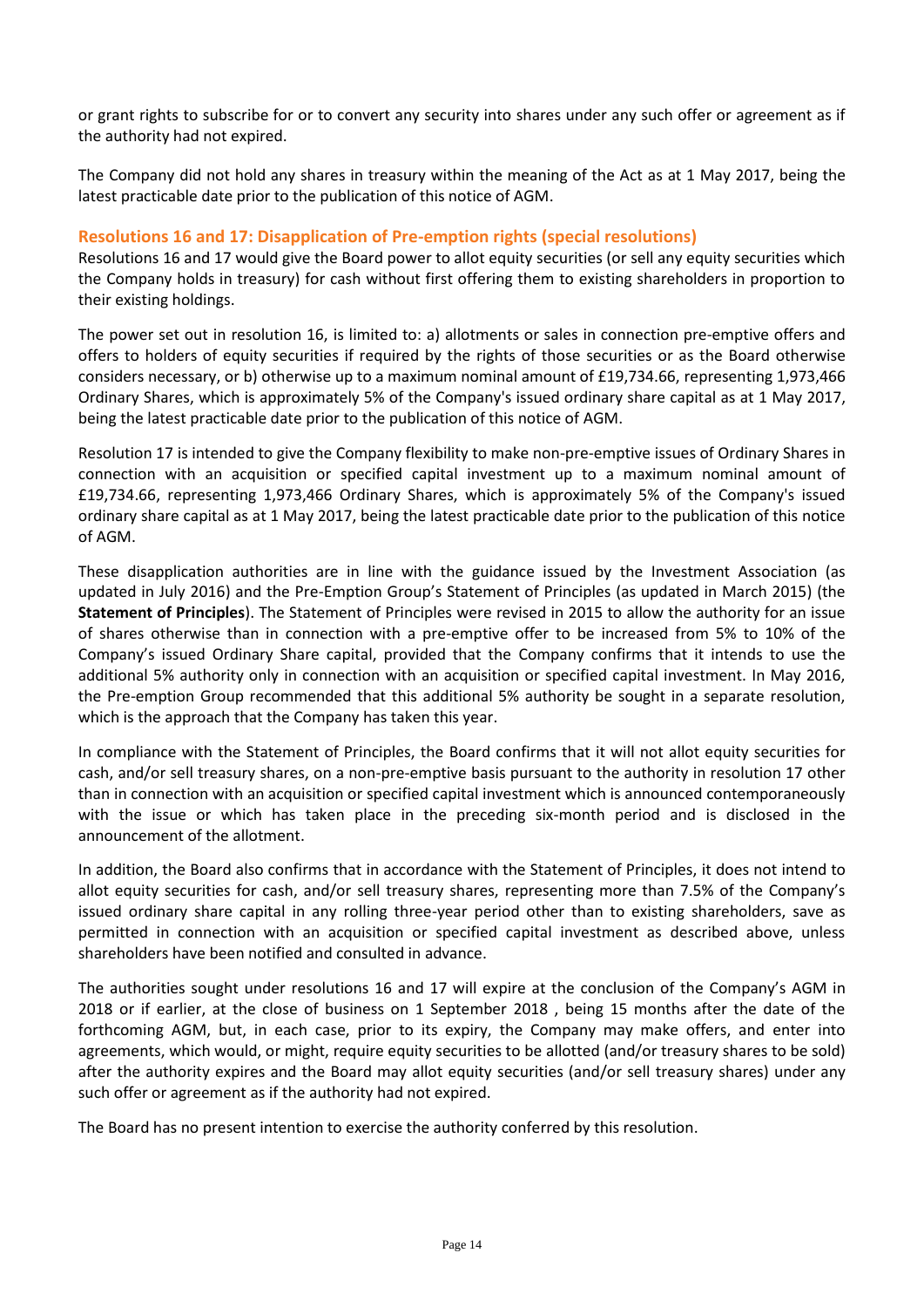# **Resolution 18: Authority to purchase Ordinary Shares (special resolution)**

Resolution 18 authorises the Company to make market purchases of up to 3,946,932 of its own Ordinary Shares, representing approximately 10% of the Company's issued ordinary share capital as at 1 May 2017, being the latest practicable date prior to the publication of this notice of AGM. The resolution specifies the minimum and maximum prices at which the Ordinary Shares may be bought under this authority. The effect of this resolution is to renew the authority currently held by the Board to purchase up to 10% of the Company's issued ordinary share capital. The authority set out in resolution 18 will remain in force until the conclusion of the Company's AGM in 2018 or if earlier, at the close of business on 1 July 2018, being 13 months after the date of the forthcoming AGM (except in relation to any purchase of Ordinary Shares for which the contract was concluded before such date and which would or might be executed wholly or partly after such date). The Company is entitled to hold the Ordinary Shares as treasury shares, sell them for cash, cancel them or transfer them pursuant to an employee share plan.

As announced on 10 March 2017, as a result of the Group's very strong capital position, excess levels of liquidity and high level of internal capital generation, the Board believed it was: (a) likely to promote the success of the Company: (b) for the benefit the shareholders as a whole; and (c) would result in an increase in the earnings per share, for the Company to commence a purchase for cancellation programme of BGEO Ordinary Shares of £0.01 each up to a maximum consideration of US\$50 million over a two-year period (the **Buyback**). Any shares repurchased pursuant to the Buyback will be immediately cancelled. The Buyback is currently being implemented under the existing authority to make market purchases obtained at the 2016 AGM. Subject to resolution 18 being approved, the Company will continue to implement the Buyback under the authority obtained under resolution 18. In the event that resolution 18 is not approved, the Buyback will cease at that point (except in relation to any purchase of Ordinary Shares for which the contract was concluded before such date and which would or might be executed wholly or partly after such date). As at 1 May 2017, being the latest practicable date prior to the publication of this notice of AGM, the Company had purchased and cancelled 31,000 of its Ordinary Shares (0.078% of the Company's issued share capital as at 1 May 2017) pursuant to the Buyback.

The Company had no Ordinary Shares held in treasury within the meaning of the Act as at 1 May 2017, being the latest practicable date prior to the publication of this notice of AGM.

## **RECOMMENDATION**

The Directors consider that all of the resolutions being proposed at this year's AGM will promote the success of the Company and are in the best interests of shareholders as a whole and the Company. The Directors therefore unanimously recommend that you vote in favour of all the resolutions, as the Directors intend to do in respect of their own beneficial holdings of Ordinary Shares in the Company.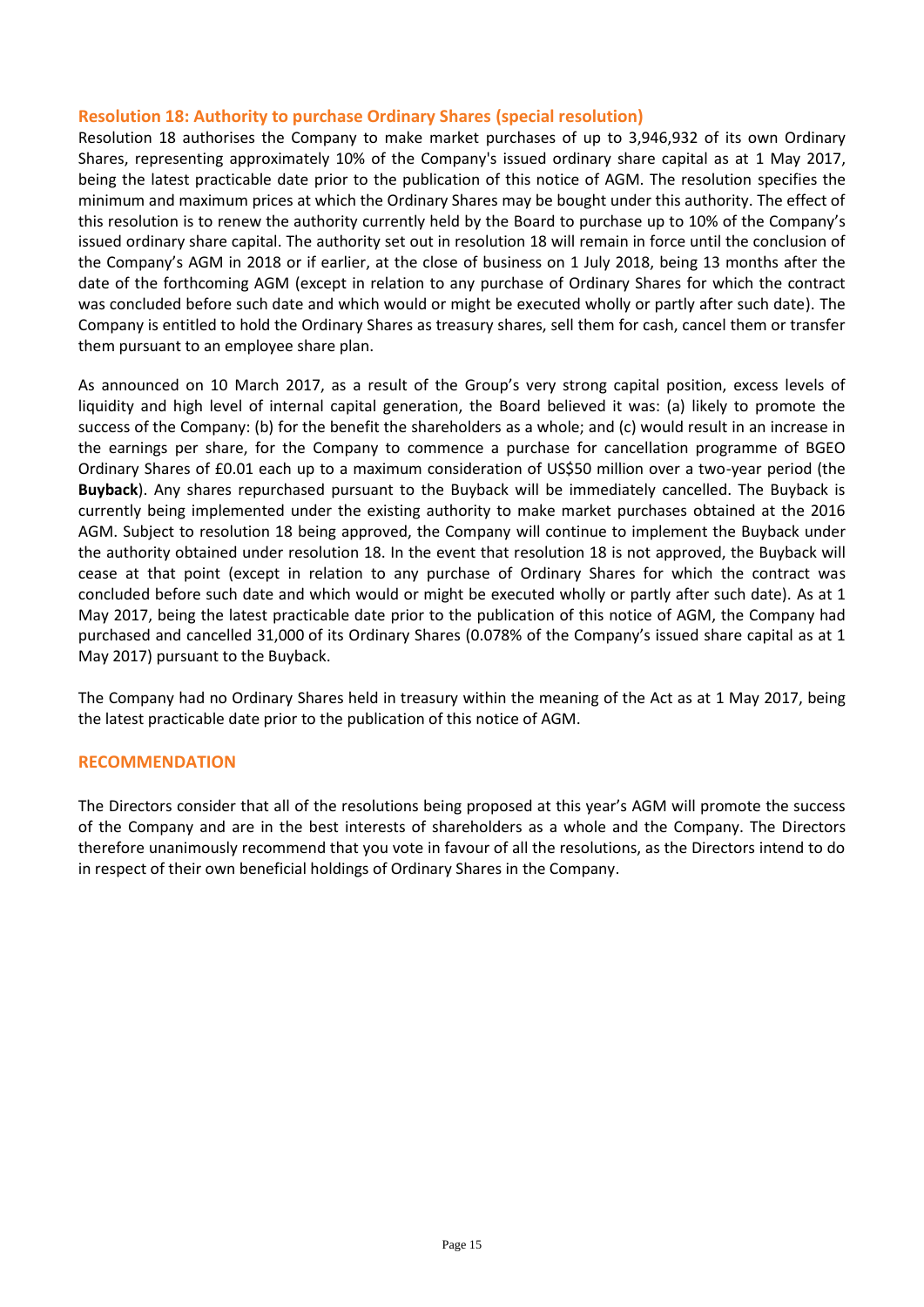# **NOTES TO THE NOTICE OF ANNUAL GENERAL MEETING**

#### **1 Entitlement to Attend and Vote**

Shareholders registered in the Register of Members of the Company as at 6:00 pm (London time) on 30 May 2017 (or, in the event of any adjournment, on the date which is two days before the time of the adjourned meeting excluding non-working days) shall be entitled to attend or vote at the AGM in respect of the Ordinary Shares registered in their name at that time. Changes to entries on the Register of Members after 6:00 pm (London time) on 30 May 2017 will be disregarded in determining the rights of any person to attend or vote at the AGM.

#### **2 Proxies**

Members are entitled to appoint a proxy (who need not be a member of the Company) to exercise all or any of their rights to attend, speak and vote on their behalf at the AGM.

A member may appoint more than one proxy in relation to the AGM provided that each proxy is appointed to exercise the rights attached to different Ordinary Shares held by that member. Members who wish to appoint more than one proxy in respect of their holding may obtain additional Forms of Proxy by contacting the Company's Registrars, Computershare on +44 (0)370 873 5866 or may photocopy the Form of Proxy provided with this document indicating on each copy the name of the proxy appointed and the number of Ordinary Shares in respect of which that proxy is appointed. All Forms of Proxy should be returned together in the same envelope.

Completion of the Form of Proxy will not prevent a member from subsequently attending and voting at the AGM in person if they so wish. The Form of Proxy, and any power of attorney or other authority under which it is executed (or a duly certified copy of any such power or authority), must be received by post or (during normal business hours only) by hand at the offices of the Company's Registrars, Computershare Investor Services PLC (**Computershare**) at The Pavilions, Bridgwater Road, Bristol BS99 6ZY, United Kingdom no later than 12:00 noon (London time) on 30 May 2017, being 48 hours before the time appointed for the holding of the AGM excluding non-working days.

Members may submit their proxies electronically at [www.investorcentre.co.uk/eproxy](http://www.investorcentre.co.uk/eproxy) using the Control Number, your unique PIN and Shareholder Reference Number (SRN) printed on your Form of Proxy.

#### **3 Information Rights and Nominated Persons**

Persons who have been nominated under section 146 of Act (a **Nominated Person**) to enjoy information rights do not have a right to vote or appoint a proxy at the AGM and the statements of the rights of members in relation to the appointment of proxies in note 2 above does not apply to Nominated Persons. The rights described in that note can only be exercised by members of the Company.

However, a Nominated Person may have the right (under an agreement with the member by whom they were nominated) to be appointed, or to have someone else appointed, as a proxy for the AGM. If a Nominated Person has no such proxy appointment right or does not wish to exercise that right, they may have a right to give voting instructions to the registered shareholder under any such agreement.

#### **4 Corporate Representatives**

A corporate shareholder may appoint a person or persons to act as its representative(s) at the AGM. Each such representative may exercise (on behalf of the corporate shareholder) the same powers as the corporate shareholder could exercise if they were an individual shareholder in the Company, provided that they do not do so in relation to the same Ordinary Shares.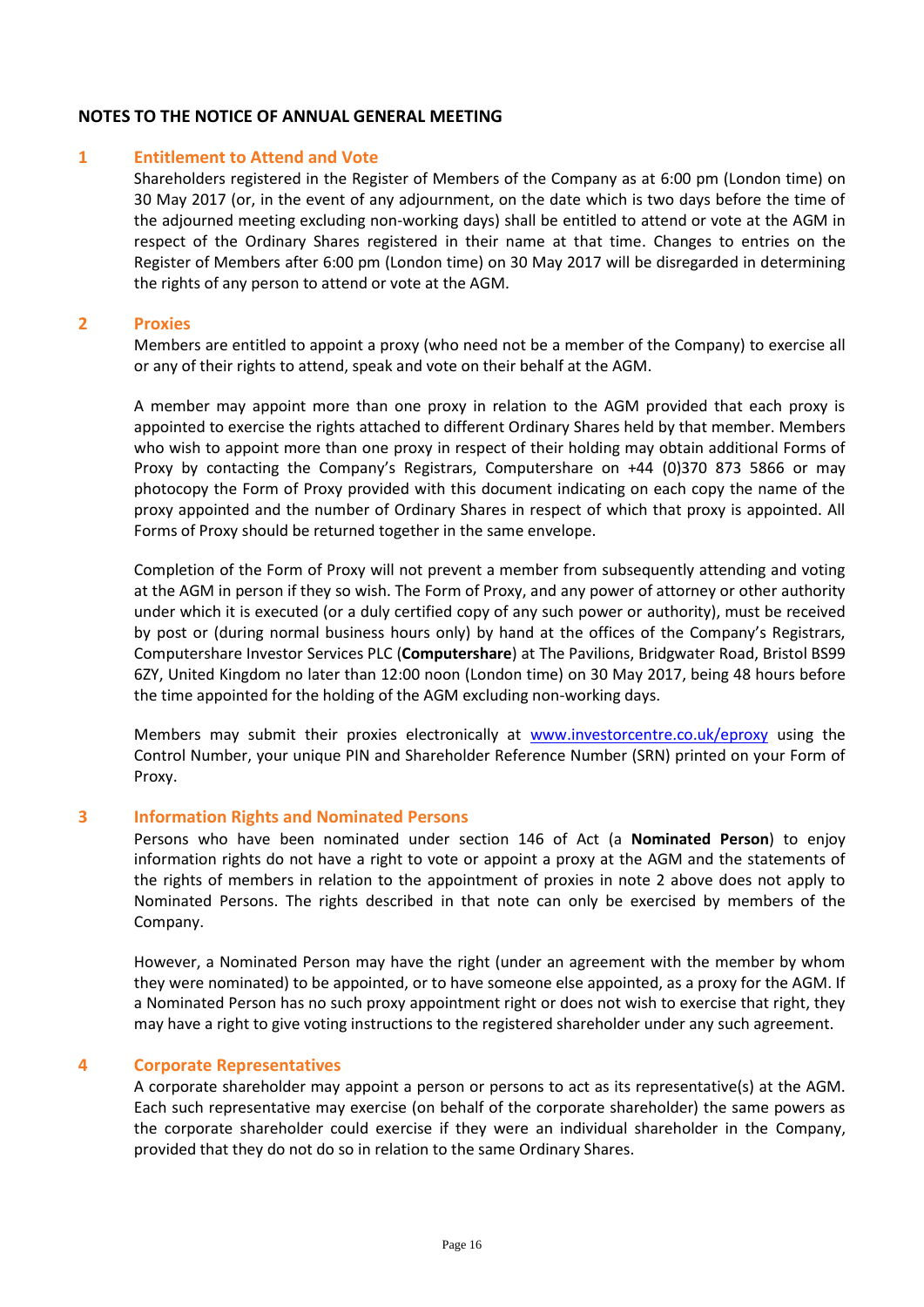## **5 CREST Proxy Instructions**

CREST members who wish to appoint a proxy or proxies through the CREST electronic proxy appointment service may do so for the AGM to be held on 1 June 2017 and any adjournment thereof by following the procedures described in the CREST Manual. CREST Personal Members or other CREST Sponsored Members, and those CREST members who have appointed a voting service provider, should refer to their CREST sponsor or voting service provider who will be able to take the appropriate action on their behalf.

In order for a proxy appointment or instruction made using the CREST service to be valid, the appropriate CREST message (a **CREST Proxy Instruction**) must be properly authenticated in accordance with Euroclear's specifications and must contain the information required for such instruction, as described in the CREST Manual. The message, regardless of whether it relates to the appointment of a proxy or to an amendment to the instruction given to a previously appointed proxy, must, in order to be valid, be transmitted so as to be received by the issuer's agent (ID Number 3RA50) no later than 12:00 noon (London time) on 30 May 2017. No message received through the CREST network after this time will be accepted. For this purpose, the time of receipt will be taken to be the time (as determined by the timestamp applied to the message by the CREST Applications Host) from which the issuer's agent is able to retrieve the message by enquiry to CREST in the manner prescribed by CREST. The CREST Manual is available at [www.euroclear.com/CREST.](http://www.euroclear.com/CREST)

CREST members and, where applicable, their CREST sponsors or voting service provider should note that Euroclear does not make available special procedures in CREST for any particular messages. Normal system timings and limitations will therefore apply in relation to the input of CREST Proxy Instructions. It is the responsibility of the CREST member concerned to take (or, if the CREST member is a CREST Personal Member or Sponsored Member, or has appointed a voting service provider, to procure that his CREST sponsor or voting service provider takes) such action as shall be necessary to ensure that a message is transmitted by means of the CREST system by any particular time. In this connection, CREST members and, where applicable, their CREST sponsors or voting service provider are referred, in particular, to those sections of the CREST Manual concerning practical limitations of the CREST system and timings.

The Company will treat as invalid a CREST Proxy Instruction in the circumstances set out in Regulation 35(5)(a) of the Uncertificated Securities Regulations 2001.

#### **6 Issued Share Capital and Total Voting Rights**

Holders of Ordinary Shares are entitled to attend and vote at general meetings of the Company. Each Ordinary Share entitles the holder to one vote on a poll. As at 1 May 2017, being the last practicable date prior to the publication of this Notice, the Company's issued share capital consisted of 39,469,320 Ordinary Shares. The Company does not hold any Ordinary Shares in treasury within the meaning of the Act. Therefore, the total voting rights in the Company as at 1 May 2017 are 39,469,320.

## **7 Voting at the AGM**

Each of the resolutions to be put to the AGM will be voted on by way of a poll and not by a show of hands. In this way, the voting preferences of all shareholders are taken into account not only those who are able to physically attend the AGM. The results of the poll will be notified to the market in the usual way and published on the Company's website after the meeting.

#### **8 Publication of Audit Concerns**

Under section 527 of the Act, the Company may be required by members meeting the threshold set out in that section to publish on a website a statement setting out any matter relating to: (i) the audit of the Company's accounts (including the auditor's report and the conduct of the audit) that are to be laid before the AGM; or (ii) any circumstance connected with an auditor of the Company ceasing to hold office since the previous meeting at which annual accounts and reports were laid in accordance